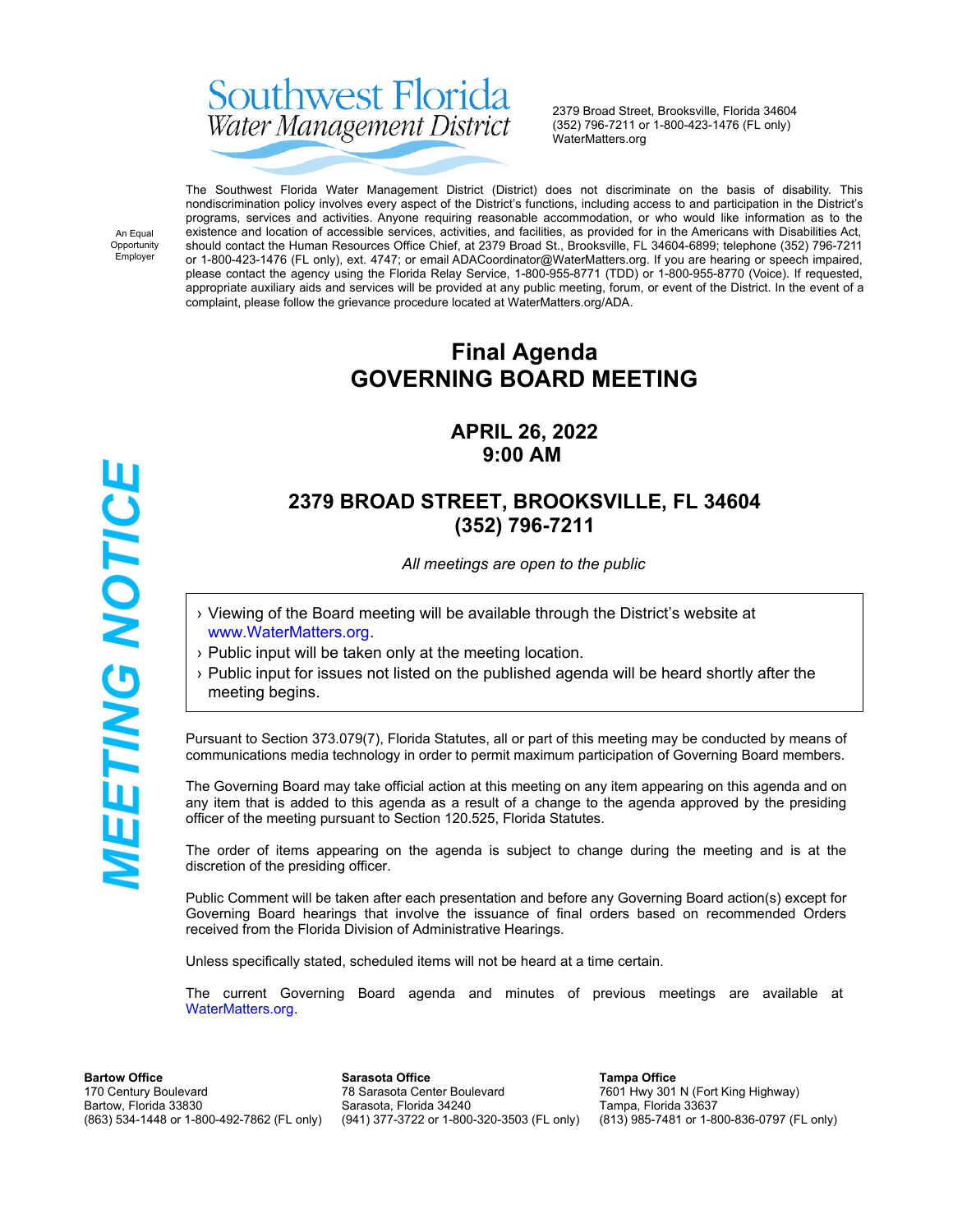#### **1. CONVENE PUBLIC MEETING**

- 1.1 Call to Order
- 1.2 Invocation and Pledge of Allegiance
- 1.3 Employee Recognition
- 1.4 Additions/Deletions to Agenda
- 1.5 Public Input for Issues Not Listed on the Published Agenda

#### **2. CONSENT AGENDA**

- 2.1 **Finance/Outreach and Planning Committee:** Springs Protection Awareness Month Resolution
- 2.2 **Finance/Outreach and Planning Committee:** Water Reuse Week Resolution
- 2.3 **Finance/Outreach and Planning Committee:** Resolution No. 22-03, Commending Rebecca Smith for Her Service as a Member of the Southwest Florida Water Management District Governing Board
- 2.4 **Finance/Outreach and Planning Committee:** FY2022 Budget Amendment State Appropriations for Springs Restoration
- 2.5 **Finance/Outreach and Planning Committee:** District Tractor Replacement
- 2.6 **Resource Management Committee:** Recommend FY2023 Springs Projects for FDEP Funding Consideration
- 2.7 **Resource Management Committee:** Approve the Nichols Pond Watershed Management Plan Floodplain Information for Regulatory Use and to Update Flood Insurance Rate Maps in Sumter County (P283)
- 2.8 **Resource Management Committee:** FARMS Budget Transfer for the Mini-FARMS Program (H529)
- 2.9 **Operations, Lands and Resource Monitoring Committee:** Acceptance of Access Easement from Heron's Cove HOA for Access to ROMP-10 Well, SWF Parcel No. 20-020-178
- 2.10 **Operations, Lands and Resource Monitoring Committee:** Donation of Utility Easement to TECO – Tampa Bypass Canal, SWF Parcel No. 13-001-752X
- 2.11 **Regulation Committee:** Water Use Permit No. 20007670.008 734 LMC Groves / 734 LMC Groves, LLC. - Polk County
- 2.12 **General Counsel's Report:** Knowledge Management: Governing Board Policy Update District Legal Services
- 2.13 **General Counsel's Report:** Authorization to Issue Administrative Complaint and Order Well Construction Violations - Derek Langley, Langley Well Drilling and Pump Service, LLC - Unlicensed - CT Number 418074 - Citrus County
- 2.14 **General Counsel's Report:** Memorandum of Agreement Between the Southwest Florida Water Management District, the St. Johns River Water Management District, and the South Florida Water Management District - Coordinated Review of Permits Within Central Florida Water Initiative Area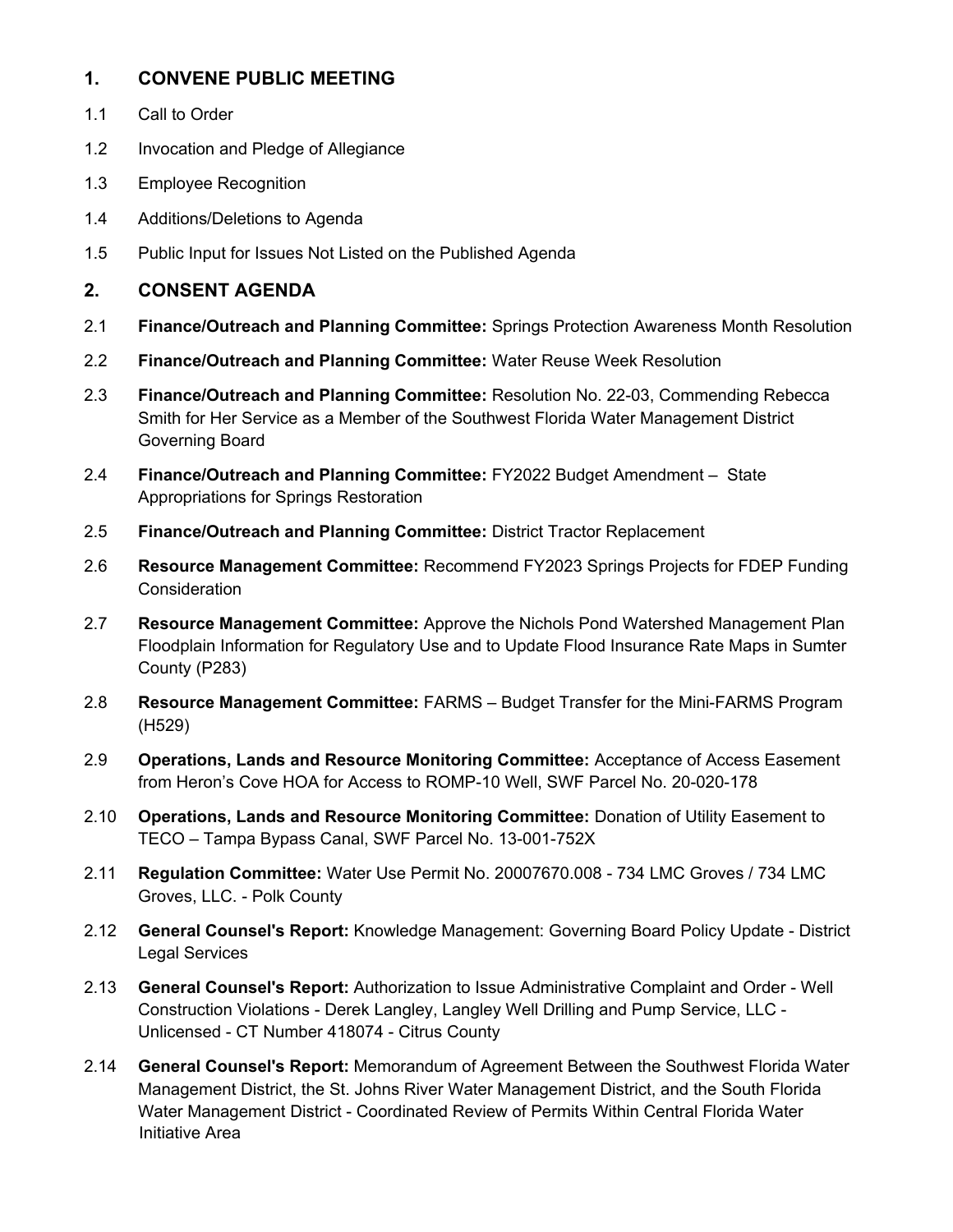- 2.15 **General Counsel's Report:** Interagency Agreement Between SJRWMD and SWFWMD Designation of Regulatory Responsibility to Southwest Florida Water Management District - The Villages - Sumter and Lake Counties
- 2.16 **General Counsel's Report:** Governing Board Concurrence Authorization to Intervene in Rule Challenge Administrative Hearing - Jacaranda at Central Park Master Association, Inc. v. South Florida Water Management District - Division of Administrative Hearings Case No. 22-0849RX
- 2.17 **Executive Director's Report:** Approve Governing Board Minutes March 22, 2022

# **3. FINANCE/OUTREACH AND PLANNING COMMITTEE**

- 3.1 **Discussion:** Information Item: Consent Item(s) Moved to Discussion
- 3.2 **Discussion:** Action Item: Investment Strategy Quarterly Update
- 3.3 **Discussion:** Action Item: Salary Requests to Address Inflation, Staff Recruitment and Retention
- 3.4 **Submit & File:** Information Item: Budget Transfer Report
- 3.5 **Submit & File:** Information Item: Office of Inspector General January 1, 2022 to March 31, 2022 Quarterly Update

### **4. RESOURCE MANAGEMENT COMMITTEE**

- 4.1 **Discussion:** Information Item: Consent Item(s) Moved to Discussion
- 4.2 **Discussion:** Action Item: Polk Regional Water Cooperative Southeast Wellfield Project Third Party Review of Preliminary Design (N905)
- 4.3 **Discussion:** Action Item: Polk Regional Water Cooperative West Polk Wellfield Project Third Party Review of Preliminary Design (N882)
- 4.4 **Discussion:** Action Item: Dona Bay Surface Water Storage Facility Phase 2 Third Party Review (N786)

# **5. OPERATIONS, LANDS, AND RESOURCE MONITORING COMMITTEE**

- 5.1 **Discussion:** Information Item: Consent Item(s) Moved to Discussion
- 5.2 **Discussion:** Information Item: Hydrologic Conditions Report
- 5.3 **Discussion:** Action Item: Sale of Property to City of Dunedin Jerry Lake, SWF Parcel 16-296- 107S

#### **6. REGULATION COMMITTEE**

- 6.1 **Discussion:** Information Item: Consent Item(s) Moved to Discussion
- 6.2 **Discussion:** Action Item: Denials Referred to the Governing Board

#### **7. GENERAL COUNSEL'S REPORT**

7.1 **Discussion:** Information Item: Consent Item(s) Moved to Discussion